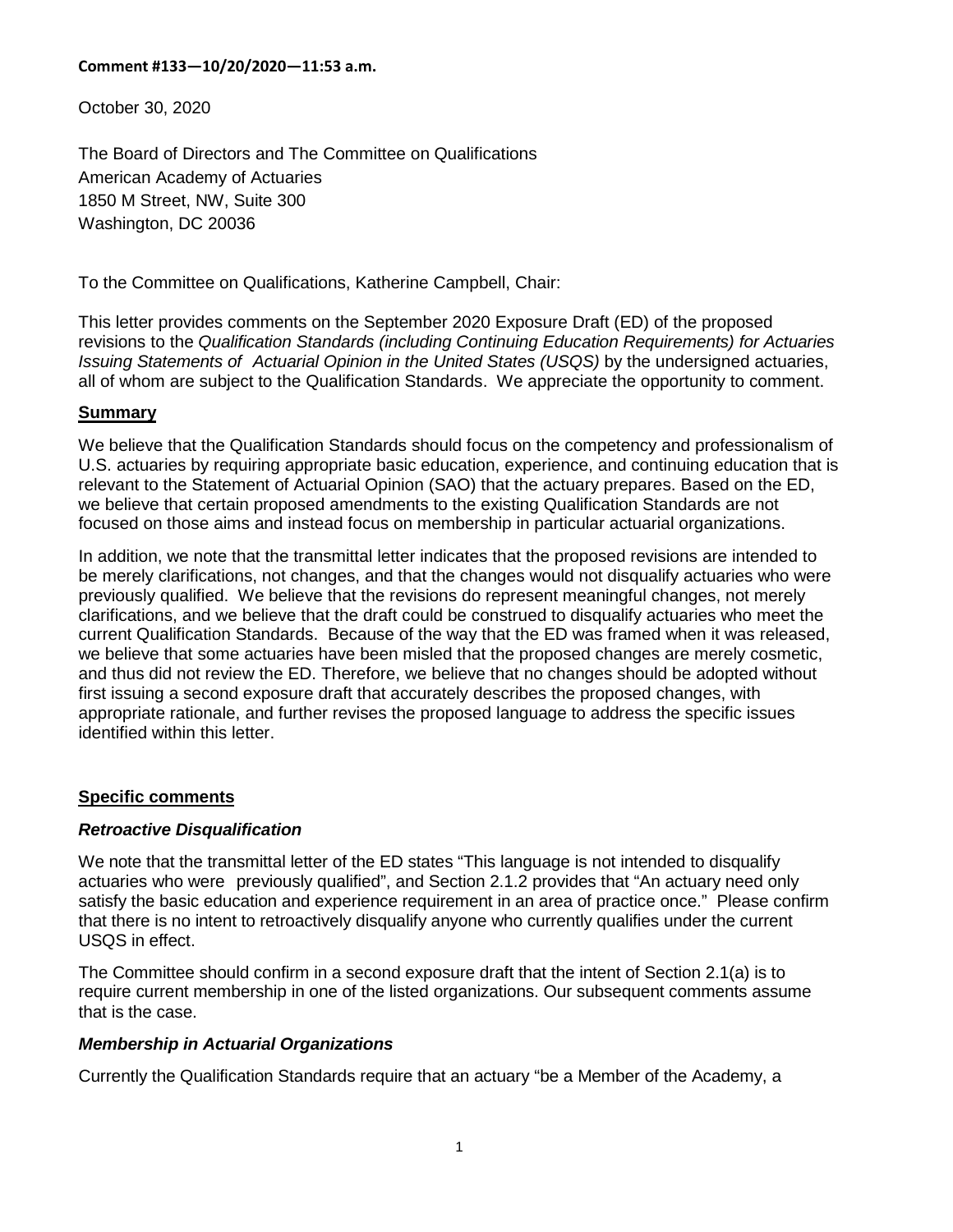Fellow or Associate of the SOA or the CAS, a Fellow of the CCA, a Member or Fellow of ASPPA, or a fully qualified member of another IAA-member organization".<sup>[1](#page-1-0)</sup>

Revised Section 2.1(a) would remove membership in any actuarial organization other than the Society of Actuaries (SOA), Casualty Actuarial Society (CAS), or the American Academy of Actuaries (Academy) as a basic qualification, as well as exclude membership in non-U.S. actuarial organizations (e.g., the Canadian Institute of Actuaries, or CIA). This revision would require actuaries who are solely members of other organizations (e.g., the CIA, or the Conference of Consulting Actuaries (CCA)), and who are not enrolled actuaries (EAs), to avoid disqualification by joining the Academy, even though the Academy does not provide examinations leading to the Member of the American Academy of Actuaries (MAAA) credential. Membership in the Academy does not in any way, by itself, increase an actuary's competence or professionalism. It is not clear why membership in the Academy alone should be a basis for the basic education qualification requirement, while membership in other organizations that have similar or higher standards for membership are excluded.

We note that all five U.S. based actuarial organizations require their members to adhere to the Code of Conduct, and their members thereby become subject to the Qualification Standards, guaranteeing their compliance with the basic and continuing education requirements and the ASOPs.

Consider an actuary who passes SOA or CAS exams and attains an actuarial designation, has relevant experience, and continues to satisfy CE requirements. That actuary is no less qualified if he or she drops membership in SOA or CAS, but remains subject to the Qualification Standards by virtue of membership in CCA or the American Society of Enrolled Actuaries (ASEA). We believe that having a single set of Qualification Standards and Code of Conduct for actuaries from all organizations (U.S. or non-U.S.) performing work to be used in the U.S. has served the profession and public interest well and should be the continued practice. These proposed changes undermine this objective.

## *Non-U.S. Actuaries*

As another example, consider a U.S. multinational that has operations, including pension plans, in Canada. It is very common for the Canadian pension plan financial statement results under U.S. GAAP to be prepared by a Canadian actuary who otherwise services the Canadian plans. The CIA (as well as other non-U.S. based actuarial organizations) requires their members who prepare work that is to be used in other jurisdictions to comply with the operative standards in those jurisdictions. Under the proposed revisions to the Qualification Standards, such an actuary could not comply without joining the Academy, even though joining the Academy has no immediate or direct effect on the actuary's professionalism or competence to perform the work. This is inappropriate and seems more likely to result in international actuarial organizations rescinding the requirement that their members comply with the local U.S. Qualification Standards than it is to result in non-U.S. actuaries joining the Academy solely to be able to meet the Qualification Standards. We do not believe that

<span id="page-1-0"></span><sup>1</sup> We note that the current standard is not clear as to whether current membership (at the time a Statement of Actuarial Opinion (SAO) is issued) is required, given that this appears in the "basic education and experience" section of the Qualification Standards, and Section 2.1.2 of the current Qualification Standards provides that " An actuary need only satisfy the basic education and experience requirement in an area of practice once." However, this lack of clarity in the current Qualification Standards is unimportant since an actuary who is not a member of one of these actuarial organizations (e.g., an actuary who is only an enrolled actuary (EA)) is not subject to the Code of Conduct, and thus is not subject to the Qualification Standards or the actuarial standards of practice (ASOPs). (We note however than such an actuary is subject to qualification and regulation by the Joint Board for the Enrollment of Actuaries).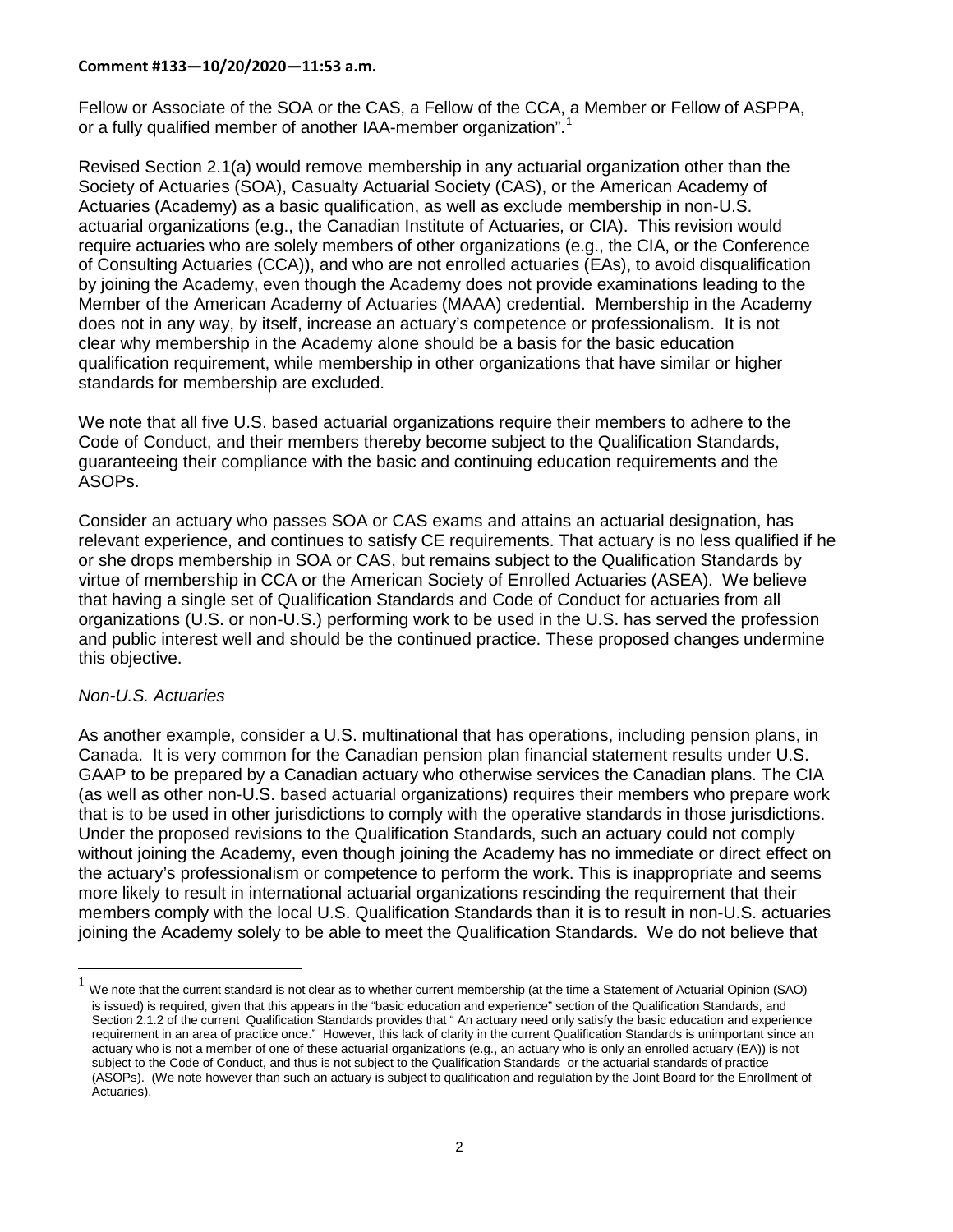removing such actuaries from the requirements of the ASOPs or the Code of Conduct with respect to work they perform that will be used in the U.S. will best serve the public interest and the needs of those who require these actuarial services.

Similarly, in order to satisfy the requirements of Section 2.1(d) by completing a specialized course of examination  $(2.1(d)(1))$ , or having a year of relevant, responsible experience  $(2.1(d)(2))$ , the non-U.S. actuary (e.g., a fellow of the CIA) would still need to join the Academy. This has the indirect effect of further promoting Academy membership by making such membership the only path for non-U.S. actuaries performing work in the U.S. to meet the Qualification Standards. If such non-U.S. actuaries do not become members of the Academy, over time there will be no non-U.S. actuaries who meet the Qualification Standards who can serve as the qualified actuary supervising other actuaries seeking qualification under Section 2.1(d)(3) of the proposed Qualification Standards.

## *Associates of SOA or CAS*

We note that the same phenomenon described above for non-U.S. actuaries could occur, under the proposed standard, for career SOA and CAS Associates. In a small company with few actuaries, there may be Associates, but no Fellows, so there may not be actuaries who meet the Qualification Standards who can serve as the actuary who is qualified to supervise the more junior actuary under Sections 2.1(d)(2) or 2.1(d)(3). This represents a substantial change from the current Qualification Standards given that the career Associate must already meet Sections 2.1(b) and (c) ("Be knowledgeable, through examination or documented professional development, of the U.S. Law applicable to the Statement of Actuarial Opinion. "Law" is defined in the *Code of Professional Conduct* as statutes, regulations, judicial decisions, and other statements having legally binding authority."). Under the current Qualification Standards, the supervising actuary must meet the Qualification Standards, which is entirely appropriate, but career ASA/ACAS are also able to meet the Qualification Standard.

# *Enrolled Actuaries*

# *Interaction of Sections 2.1 and 2.1.1*

We note that the intention of the proposed "technical clarifications" is somewhat unclear with respect to EAs, due to the combination of the language in Section 2.1(a) and in Section 2.1.1(a). Section 2.1(a) includes the EA credential as a means of satisfying the requirements of that subsection, without limitation. However, Section 2.1.1(a) appears to narrow that to "Solely for purposes of Statements of Actuarial Opinion that ERISA mandates an Enrolled Actuary to issue (funding calculations and Schedule SB filings attached to the annual government filing of Form 5500, for example), an Enrolled Actuary is deemed to satisfy Section 2.1 (a) through (d)." It is confusing to say in Section 2.1.1(a) that an EA is "deemed to satisfy Section 2.1(a)" "solely for purposes of Statements of Actuarial Opinion that ERISA mandates an Enrolled Actuary to issue", when Section 2.1(a) indicates that an EA satisfies 2.1(a) without any limitation as to the type of work. We presume that Section 2.1(a) controls, so that an EA would satisfy Section 2.1(a) for any type of work (subject of course to the other requirements of knowledge, experience and relevant CE) but the conflicting wording could easily be interpreted differently. To clarify this, the wording "an Enrolled Actuary is deemed to satisfy section 2.1 **(a)** through (d)" in Section 2.1.1(a) should be changed to "an Enrolled Actuary is deemed to satisfy section 2.1 **(b)** through (d)."

If in fact it was intended that an actuary with only the EA credential satisfies Section 2.1(a) ONLY with respect to work that ERISA requires an EA to perform (i.e., if Section 2.1.1(a) takes precedence over Section 2.1(a)), we note that this represents a substantive change from the current Qualification Standards. Currently, the EA can be a member of any of the five U.S. based actuarial organizations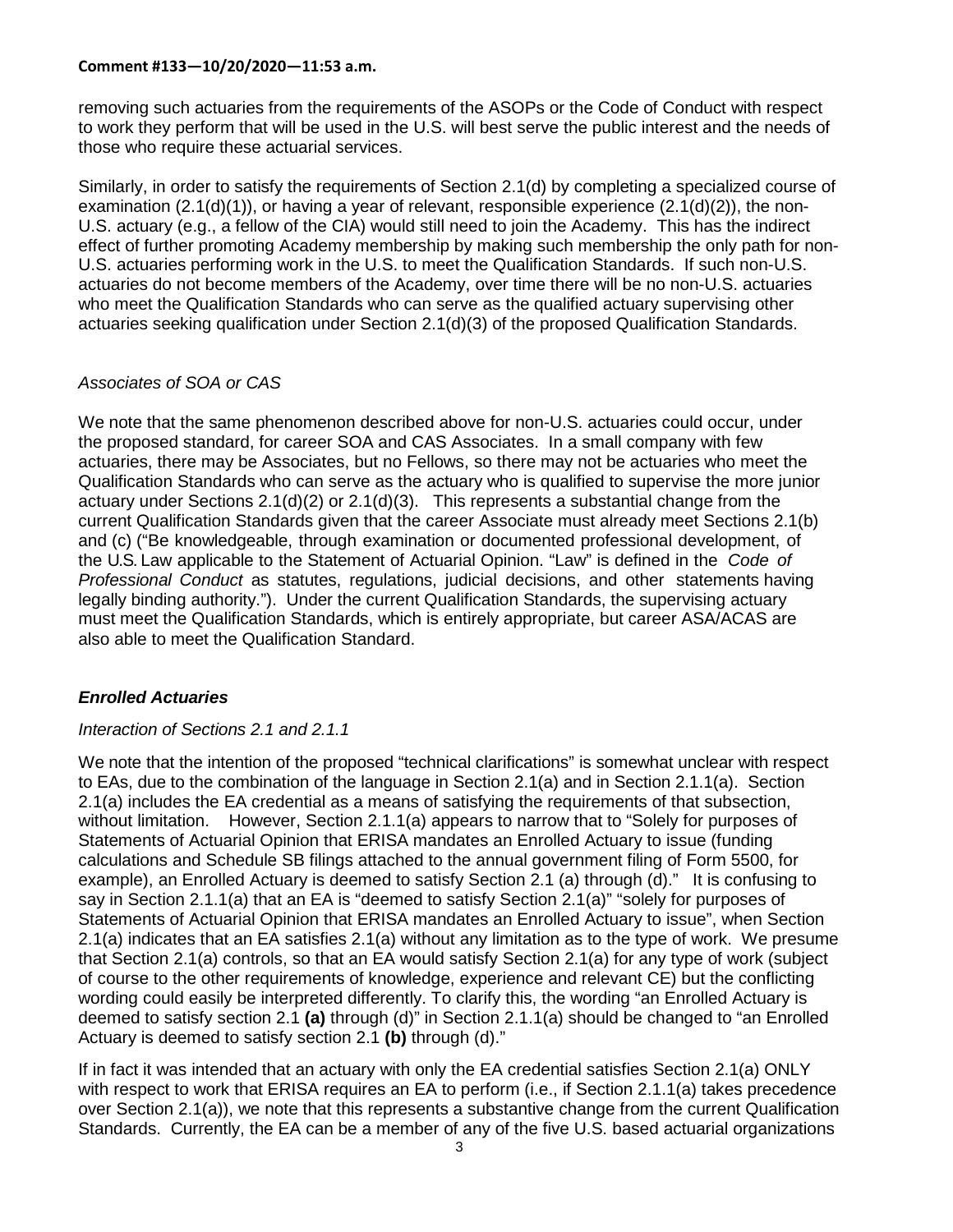that have adopted the Code of Conduct and thus be required to satisfy the Qualification Standards, but under the revisions the EA who is not an FSA/FCAS or ASA/ACAS would have to join the Academy to satisfy Section 2.1(a) to provide SAOs related to pension work. We note that such a provision would likely have undesirable consequences.

As discussed previously (see Membership in Actuarial Organizations), there is no material difference in the education requirements for membership in the Academy, CCA or ASEA as it relates to EAs.

We urge the Committee to issue a second exposure draft with clarifications or a clearly articulated rationale for changing the Qualification Standards in this regard.

### *Other Changes Affecting EAs*

In the current Qualification Standards, Section 2.1.1 simply provides that "Enrolled Actuaries are deemed to meet the basic education and experience requirement of the General Qualification Standard in the pension practice area." Based on the heading, the "basic education and experience requirement" is all of Section 2.1. Given that EAs are subject to rigorous examinations and experience requirements by the Joint Board for the Enrollment of Actuaries (JBEA), and continuing education (CE) and ethics/professionalism requirements under the JBEA regulations, we believe the current standard is appropriate.

The proposed revisions would now require the EA to satisfy Sections 2.1(c) and (d) for non- "mandated" pension related work. While that is a change and should be described as such, we have no objection to an EA being subject to Section 2.1(c).

However, under the proposed revisions, an EA without a FSA/FCAS credential would also need to satisfy the "three-year supervision" requirement of Section 2.1(d)(3). This appears to be a material change and not a clarification. This should be presented clearly with explained rationale in a second exposure draft.

## *SAOs that ERISA Mandates an EA to Issue*

We recognize that the ED indicates that an EA is deemed to satisfy Sections 2.1(a) through (d) for "Statements of Actuarial Opinion that ERISA mandates an Enrolled Actuary to issue". In practice, we believe this is too limiting and should be broadly changed to encompass any SAO related to ERISA pension plan compliance. There are very few things that ERISA actually mandates be done by an EA (primarily the Schedule MB or SB certifying the funding calculations, and compliance thereof, the certification of liabilities for Pension Benefit Guaranty Corporation (PBGC) variable rate premium purposes, and certain funded status certifications). Despite this, EAs commonly perform many other types of ERISA-related services with respect to pension plans.

Activities that ERISA does not require be performed by an EA, and yet are virtually always performed by EAs, include (but are not limited to) the following:

- $\triangleright$  Calculating the assets that go to each plan in a plan spinoff
- $\triangleright$  Determining benefit protections for the different groups in plan mergers
- $\triangleright$  Determining of multiemployer plan withdrawal liability
- $\triangleright$  Determining whether plan amendments can take effect, benefits can continue to accrue, or plant closing benefits (and other special termination benefits) can be paid for underfunded plans
- $\triangleright$  Performing nondiscrimination testing
- $\triangleright$  Performing testing related to IRC Section 415 limits
- $\triangleright$  Performing top-heavy testing
- $\triangleright$  Performing accrual rule testing
- $\triangleright$  Designing plans that comply with ERISA qualification requirements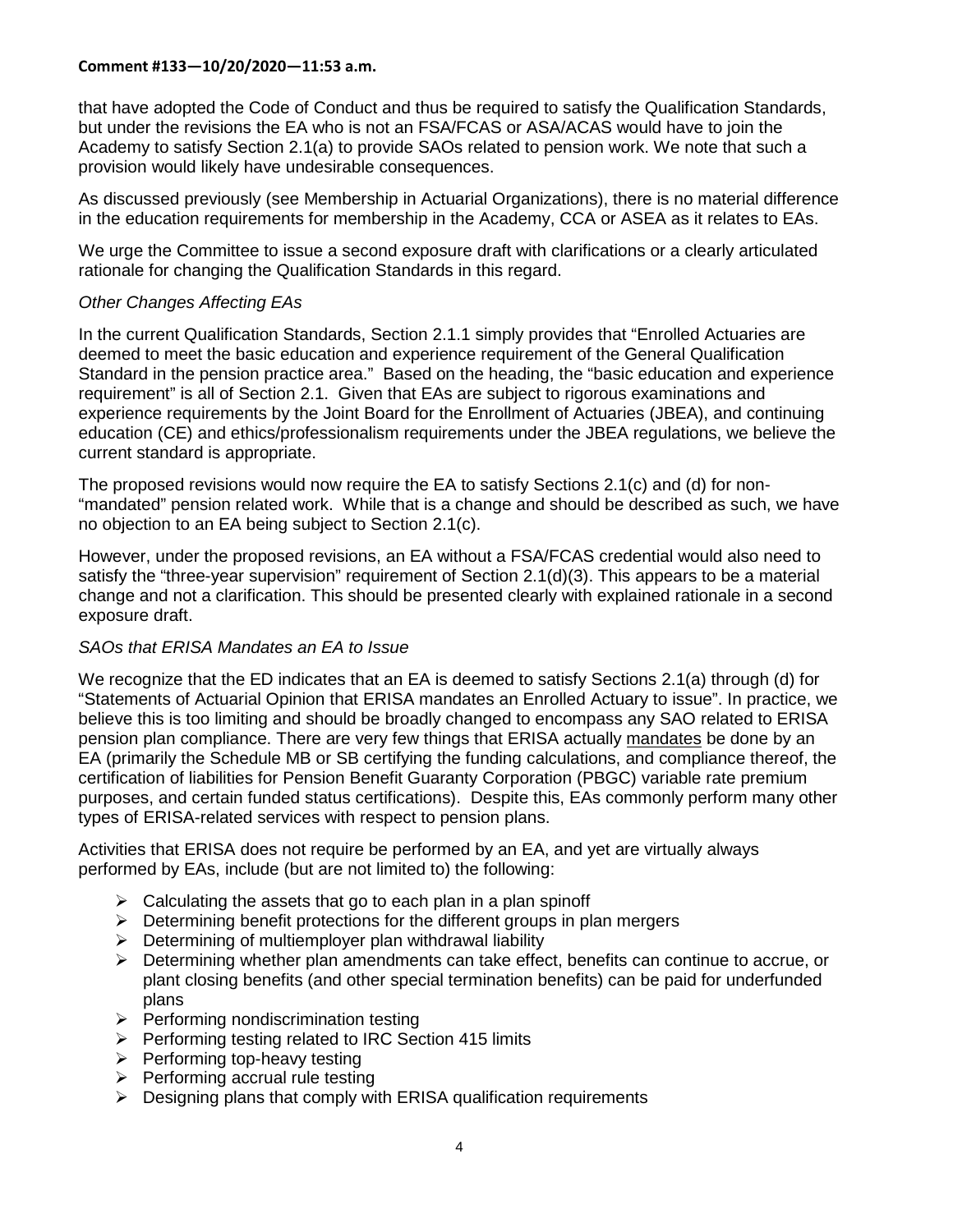CE on each these topics counts toward the core credit CE requirements under the JBEA regulations.<sup>[2](#page-4-0)</sup> These topics are also on the JBEA exam syllabus and tested on the enrollment exams, and EAs are qualified to represent clients before IRS on these matters.

Other common functions performed by EAs under the current Qualification Standards that would now require satisfaction of Sections 2.1(c) and (d) include accounting and expert testimony work.

To reiterate, the changes made specifically to language affecting EAs is not clear and warrants a second exposure draft with additional clarifications.

Thank you for this opportunity to comment.

<span id="page-4-0"></span> $2$  20 CFR 901.11(f)(1)(i) defines core subject matter as "program content and knowledge that is integral and necessary to the satisfactory performance of pension [actuarial services](https://www.law.cornell.edu/definitions/index.php?width=840&height=800&iframe=true&def_id=bdb12d6d8755c36c6ffdf62843e5ac45&term_occur=999&term_src=Title:20:Chapter:VIII:Part:901:Subpart:B:901.11) and actuarial certifications under [ERISA](https://www.law.cornell.edu/topn/erisa) and the [Internal](https://www.law.cornell.edu/topn/irc)  [Revenue Code.](https://www.law.cornell.edu/topn/irc)"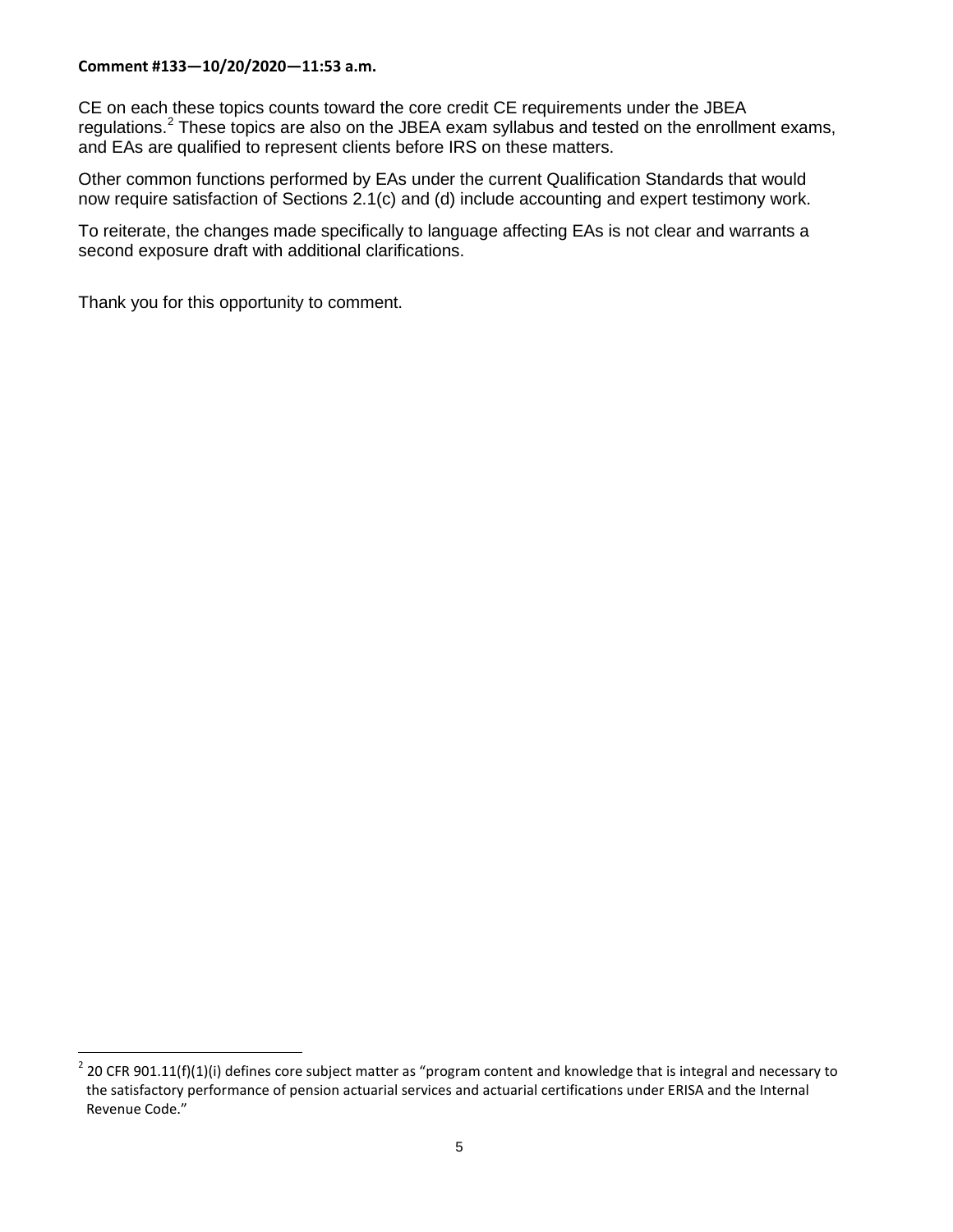Kenneth K. Lining, FCA, MAAA, EA Max Diaz Andrew Forgrave, EA, MAAA, MSEA, FCA Wilfredo J. Gaitan FCA, ASA, EA, MAAA, CCP Edward F. Groden, FCA, ASA, EA, MAAA Meryl Feigenbaum, ASA, EA, MAAA Andrew D. Taggart, ASA, MAAA Kevin T. Cammarata Shawn Carlson Mark A. Barrett, EA, FCA, MAAA, MSPA Griffin Lothrop, FCA, ASA, EA, MAAA Brian Boring Alan T. Nahoum, EA, MAAA, FCA Michael S. Clark, FSA, FCA, EA, MAAA Christian Veenstra, ASA, FCA, MAAA, EA John Lowell, ASA, FCA, MAAA, EA Justin Hornburg, FCA, FSA, MAAA Xinmeng Yao Cindy Low Lorraine Dorsa, FCA, MAAA, MSPA, EA, **CEBS** Michael L. Frank, ASA, FCA, MAAA Corlan Fawcett, A.S.A., E.A., M.A.A.A. Gregory M. Stump, FSA Annie C Brown Douglas Levit, FSA, MAAA, FCA Ronaldo Cifra Ramos, ASA, FCA, MAAA Zhihua Liu, PhD, EA, FCA, MAAA, MSPA Margot Kaplan, FCA, MAAA, ASA Parker Elmore, ASA, FCA, EA, MAAA Edward M. Pudlowski, ASA, FCA, MAAA Casey Shork Tomasz Serbinowski, FSA, MAAA Charles H. McLauchlin, F.S.A., M.A.A.A., F.C.A, E.A. Wylmina Hettinga, EA, MSPA, FCA Tom Bakos, FSA, MAAA Donald J. Segal, FCA, FSA, EA, MAAA William R. Hallmark, ASA, FCA, EA, MAAA Gene H. Wickes, FSA, FCA Joan Boughton, FSA, EA, FCA Dan Hoffman, FSA, MAAA, FCA Wendy Londa, ASA, EA, FCA, MAAA Robert F. Geer Audrey K Comisky, ASA, MAAA Bob Heitman David M. Davala Gregory S. Pence, FSA, FCA, MAAA Michael G Ibrahim Lauren R. Okum, ASA, EA, MSEA Kevin J. Donovan, CPA, EA, FSEA, FCA

Mackay Moore, ASA, MAAA Stephen M. Coleman, FSA, EA, MAAA, MSEA Robert Bostian, FSA, MAAA, FCA, MSEA, EA G. Neff McGhie, III, MSPA Norman Levinrad, EA, FSPA, MAAA Lee James, FSA, FCA, EA, MAAA Mark F. Olson, FSA, FCA, MAAA Susan C. Evans Kevin Morrison, ASA, EA, FCA, MAAA Paul B Zeisler, MAAA, FCA, ASA, EA Joseph A. Nichols, ASA, EA, MSPA Felix Okwaning, MAAA Jason Gay, FSA, FCA, MAAA, EA Steve J. Persons, MAAA, MSEA, EA, CPA Constance Dalmadge Hall Leslie John Lohmann FCA, MAAA, FSA, EA, FCIA Brad Ryder FCA, MAAA, ASA Gail R. Steward, FCA, EA, MAAA Bruce C. Gaffney Daniel W. Boland Nolan S. Frank, M.S.P.A., E.A. Van Phan, FSA, MAAA Adam K. Pagenkopf, EA, MSEA Stanley E. Sells Carmen Estarellas James C. Shake Dennis M. Reddington, MSPA, MAAA Jaredd Simons, ASA, MAAA Irene Lee, MAAA, MSEA John Herzfeld, FCAS, MAAA Christine M. Joyce Lisa A. Pfautz, EA, MSEA, ASA Thomas Lowman, FSA, EA, MAAA, FCA Corey Berger Patricia Rotello, FSA, FCA, EA Richard H Bailey III, MAAA, FSA, FCA John P. Frederick, ASA, EA, MAAA Ronald Roth, EA, AAA, FCA, MSPA Mark A. Cohen Glenn R. Balling Kelly W. Grebinsky Matthew J. Gludt, ASA, EA Christopher Snell Elaine Corrough Thomas C. VanDeGrift, MSEA, MAAA Dale H. Yamamoto Thomas A. Swain, FCA, MAAA, EA, FSA Sadie Pourfathi, QPA, ERPA David V. Pappalardo, FSA, EA, FCA, MAAA Jay Lorentson, MSEA Nadine Orloff, FSA, EA, MAAA, FCA